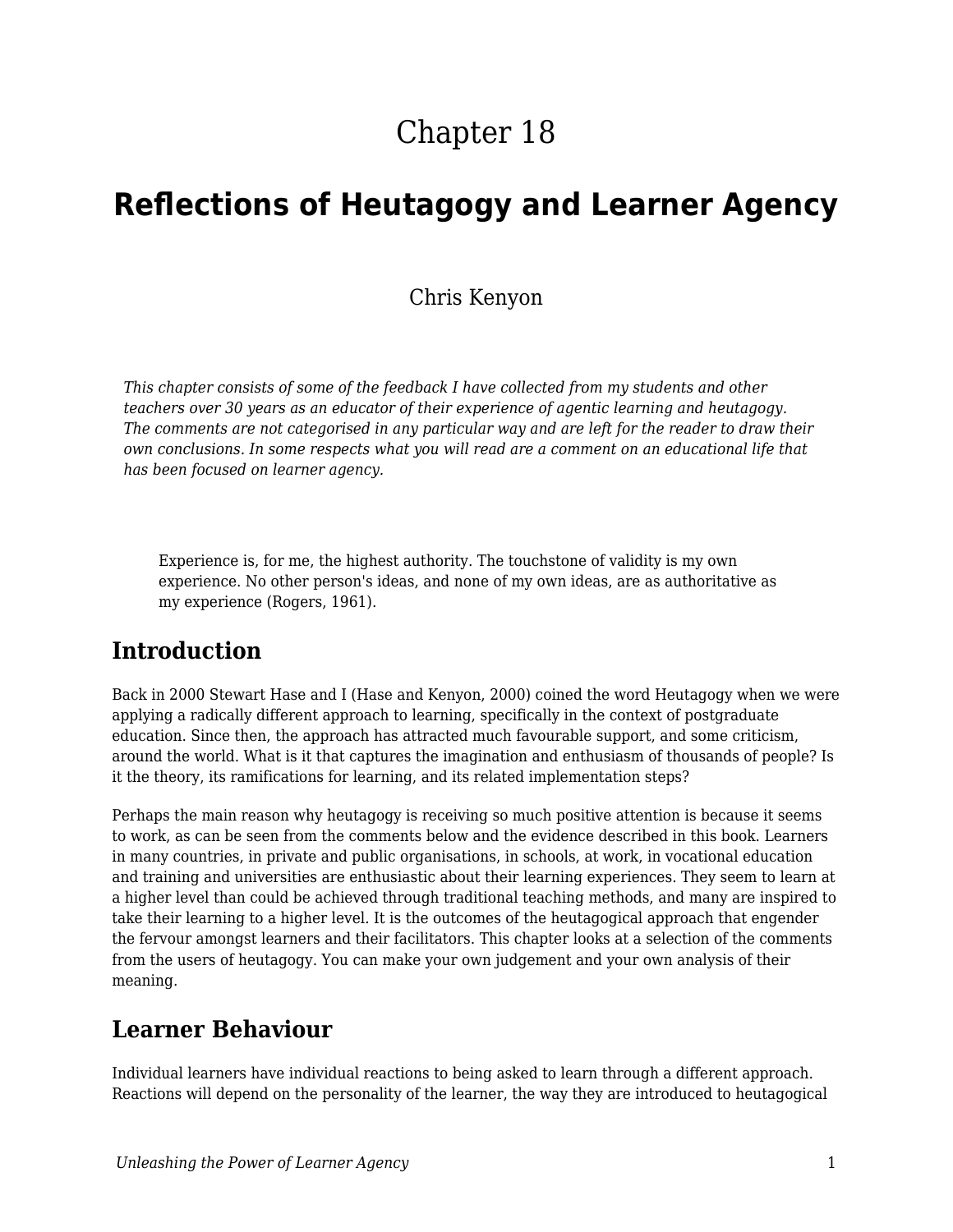learning, their relationship with fellow learners, their relationship with their facilitators, and the culture in which their learning has so far been taught or experienced. Parts of the individual's personality that have an impact include their degree of self-confidence, and their willingness to accept change. What we have is a multi-variant situation which precludes ready analysis: everyone experiences life and learning differently. However, it is possible to find a handful of behaviours which are more prominent than others, and these are interesting.

Learner behaviour can be looked at through the lens of the learners' self-reporting, or through the eyes and ears of the people who are facilitating the learning. We will look at the work of facilitators in the next section. Now let's look at what learners have experienced.

Over a number of years, I have collected a multitude of responses from learners about their experience with heutagogy. These learners have included business students, medical and nursing students, high school students, international students and learners in government organisations.

#### **Initial reactions when introduced to heutagogy**

When we were told that we had to learn with a new method I felt insecure. I wanted to know more. I needed to know why we had to learn differently.

The lecturer explained that this would be a chance for us to decide for ourselves what we were going to learn. That was exciting. Definitely a challenge, but exciting.

As an international student I felt that I had paid to be taught so I wanted to be taught properly. I was angry but could not tell my parents about it.

I had heard about this heuty (sic) stuff from a friend who did it the previous year. I was keen to give it my best shot.

At first you think "this can't be right". After all, everyone has learned from teachers for many centuries. But then when you see other students getting enthusiastic you have to think that maybe it could be interesting.

I didn't like being taught in high school. But then I was asked if I wanted to do a special program where I could choose what to learn. I couldn't believe it was real, but it was. It was (expletive) unbelievable.

I didn't really believe what we were told. How could we be trusted to study? There had to be a point in the course where eventually the teacher took over and taught us. How wrong I was.

I am older than the average student so I have travelled and learned lots of different things. What the lecturer was suggesting was that we try something new, something different. I was up for that, thank goodness.

In nursing you learn that there are always new things to learn, new equipment, new drugs, new procedures and so on. This was not just something new, but really a new way of learning. I felt a bit hesitant, naturally, but it seemed like a good idea.

As when facing a change to the way in which we have previously acted or thought, beginning to learn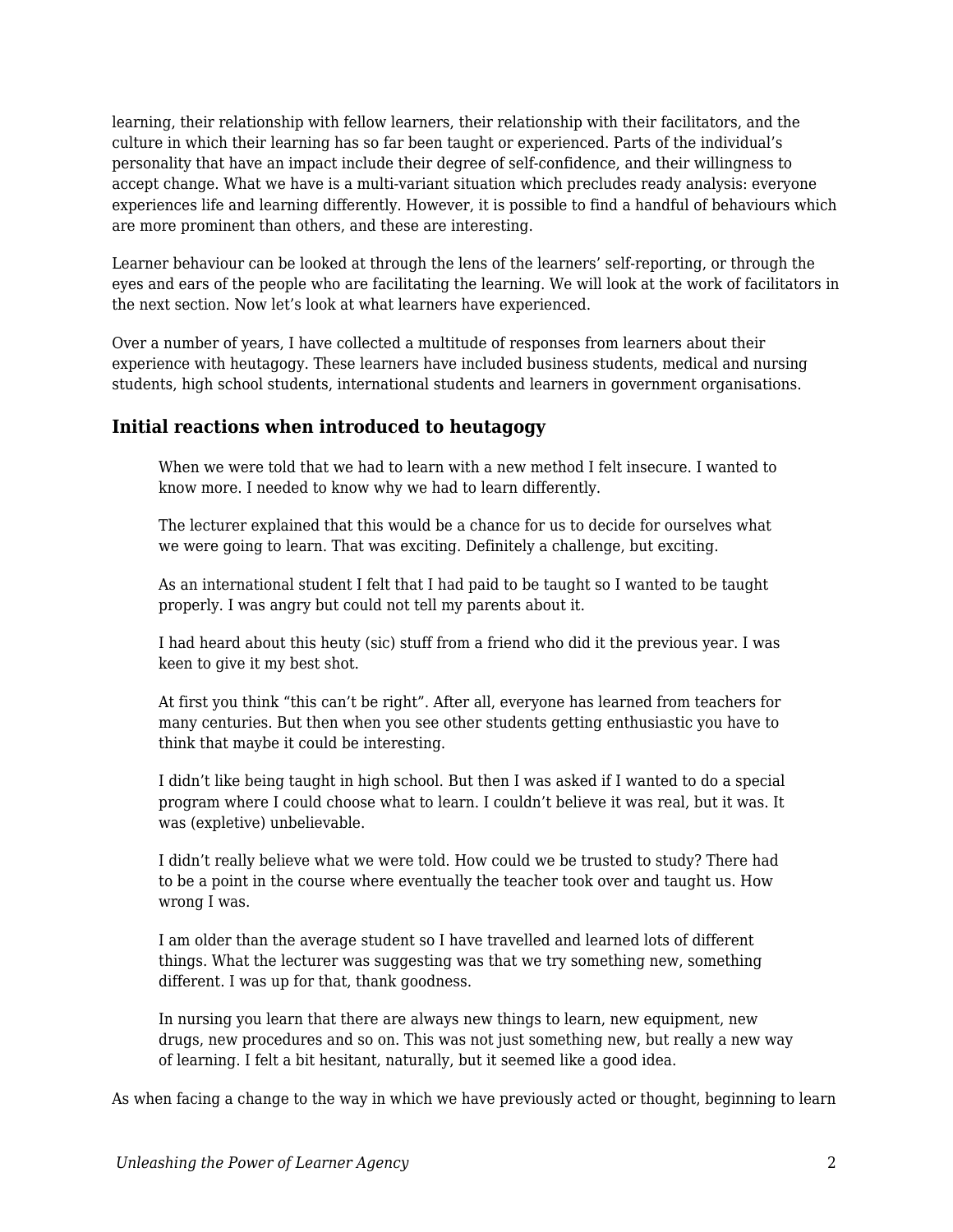through a heutagogical approach presents a challenge. The range of responses range from students wanting to dive in and start learning, through those that have some concerns, and ending with those who appear to be in denial about the new approach. What helps students surmount this perceived hurdle is a clear and detailed explanation of the process, and an assurance that there will be a positive outcome.

The behaviour of some teenage boys who had been classified as 'problem learners' changed markedly when I gave them the opportunity to take part in a special program based around heutagogy. They not only took on responsibility for their own learning (with a hint of guidance) but displayed positive changes in behaviour. They became less aggressive, more communicative, and greater co-operators with their fellow students. By the end of the program the teenagers had developed an attitude that they all 'belonged' to the learning group, and that they could all learn from each other. There was also a decrease in the use of less desirable language.

#### **Mid-study reactions**

I'm loving this way of learning. You wouldn't believe how much there is to learn. Honestly, I spend more time than expected doing my research etc, but it's great.

There are three of us in our group. We started with a meeting once a week, but now we meet all the time. It's kind of casual, but we talk all the time. There's so much to discover. We learn ourselves and we learn from each other.

This is hard work. I have to ask my lecturer for help every week. I don't think I'm achieving what is needed. I have to try harder because I want good marks for graduation.

I'm a bit up and down. There's so much to learn, and that's great. But, I have to do a heap of work, more than I've ever done before. And you have to keep going back to see how what you've learned fits in with your actual topic.

It feels like something in my brain got switched on. I get this learning. Why haven't we done this before?

When I talk to my teacher about what I've been doing, she's really cool. She doesn't tell me what to do. She kind of asks me questions, and so I get more ideas about how to learn.

It's very satisfying that I 'own' my learning. Others help me, but basically, what I do and how I do it is my responsibility. Actually, it feels great to be in charge of my life.

It's taken me quite a while to get with the program. Now I'm running to catch up. There's stacks to learn. I get a buzz from my work.

Honestly, I got the shakes when we first started, I was worried. Now I know what I'm doing. I'm learning fast and my mind is wide awake. I wake up ready to do more research, even if it's before breakfast.

At the start of the course, I had so many things I wanted to investigate I kept changing ideas. Eventually I realised that what I actually wanted was an area of learning which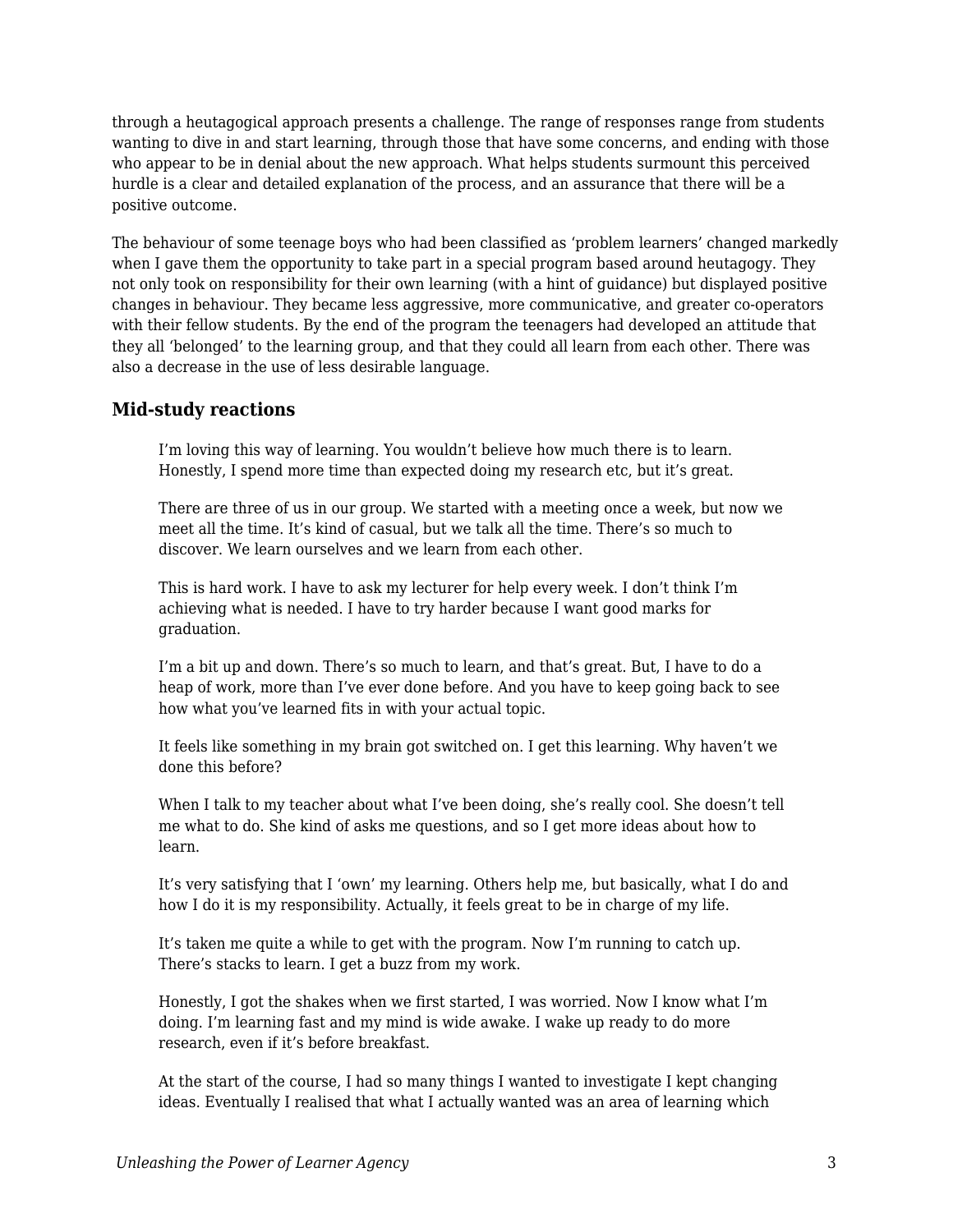was significant not only to me right now but would be a long-lasting interest.

There are perhaps some differences here in the comments between those in small groups and those learning individually, but any differences are very probably due to personality differences rather than to the value gained from the learning. What is common is the learner's ability to undertake their own learning, and to focus on what is important to them. And to learn with enthusiasm because they have responsibility and ownership for their learning. Reaching this stage of confidence takes time, different periods for different individuals, but it is an essential step in getting learners to develop their own ways of learning and being able to assess what is important for their individual learning.

#### **Reactions on study completion**

If I think about it, it's a bit mixed. It was a lot of hard work, but that was my decision. Apart from learning in depth about (subject), I have come to understand the way I learn. The result of that is I want to keep learning, but I need to get a job to support that. I don't think I will ever stop learning.

I did a long presentation to the class. Everyone clapped including the lecturer and that was fabulous – they said I'd done a great job and they meant it. It took up a lot of my time, but that was the way I learned. I'm happy that I learned, that I did a good job and that people appreciated what I'd done.

I have the feeling that I have only just begun a new journey into learning. During the reviews my lecturer helped a lot, not by telling me what to do, but by listening to what I was learning, and then asking questions. I realised that I needed more practical information rather than just the theory, so I went to (law) court to learn more. I would like my children to learn like this if they get the opportunity.

It was not hard at first for me, I am a pretty shy nerd and used to doing things myself. But then I found that I had to constantly interact with other people, both students and with people from whom I wanted to gain information. The frequent exchanges of ideas and progress reviews gave me the confidence to question myself as well as others. This way of learning has opened me up, and I feel good about working with others and going on to greater learning.

This course showed me that learning for yourself is more beneficial, in my experience, than being taught what somebody says you have to learn. It was a long semester but I learnt much more than I'd learnt in any previous semester. Not just about my topic but about how I learn, and to me that is the best part.

Running workshops for people in my organisation was a routine sort of thing and not much of a challenge. Now I can see how to get people really engaged by giving them the opportunity to explore what is important to them. It may take more effort to run the new workshops but I am sure it will be worth the effort in terms of participants' learning and workshop outcomes.

Although I had lots of difficulties with the studying I was learning much better than I thought. Nobody explains that your brain is getting bigger, you just learn and learn. It will not be a good thing to go back and have to experience the usual teaching.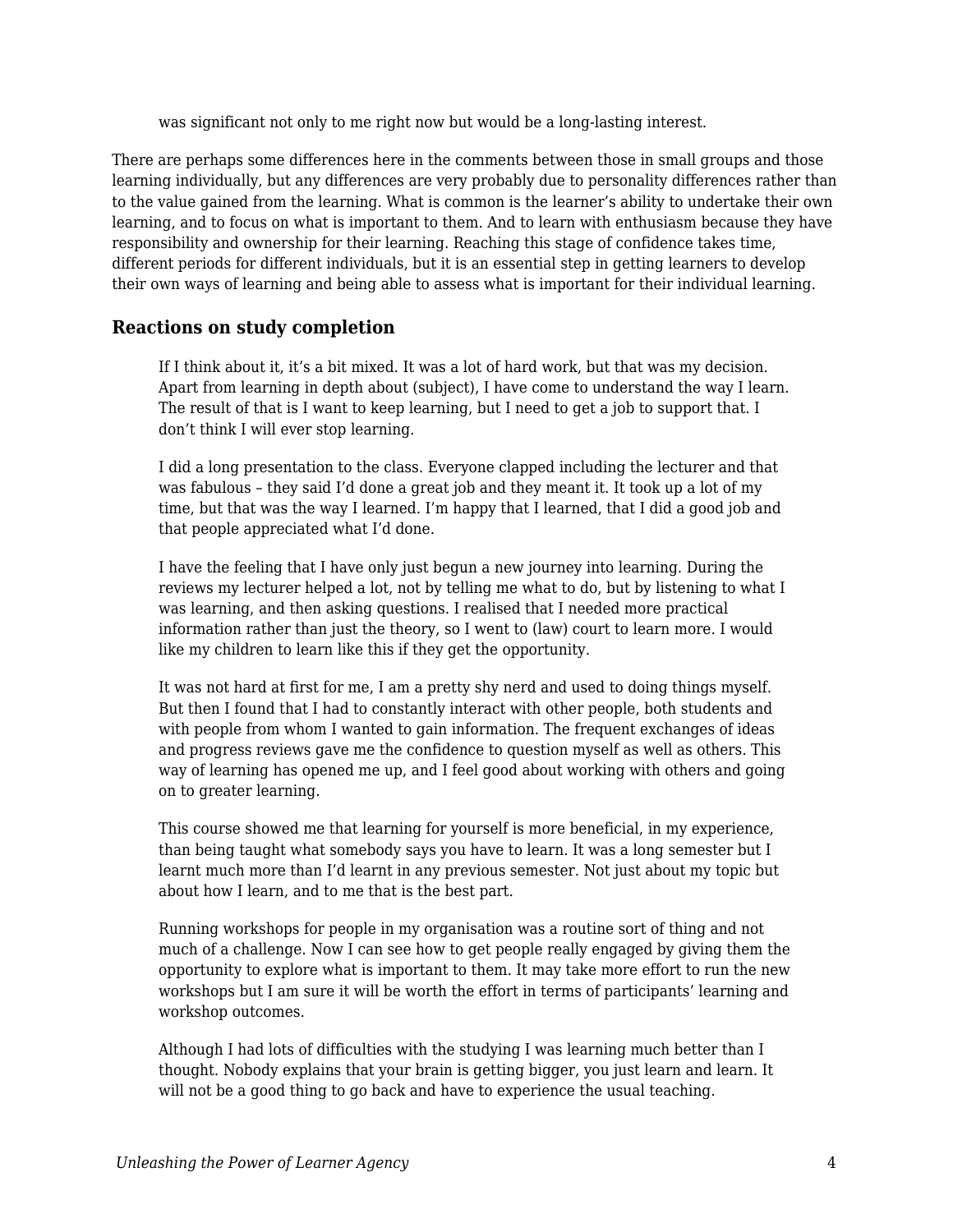The main themes in post-study comments are the effort expended during the learning, the positive attitude to the learning process, and the gaining of insights into self and how as an individual they learn. Most learners who initially expressed doubts and concerns about the learning process eventually conceded that the approach was successful and that they had benefitted from the learning. The double-loop learning which is an essential element of heutagogy is illustrated in the way learners reviewed their learning and refined their approach to their topics. Given human nature, it is perhaps inevitable that some learners may wish to return to a formal teaching/learning situation, albeit having had their eyes open to a wider world of learning. However, the awakened desire to continue learning is expressed by many learners, and we have evidence of learners gaining masters and doctoral level qualifications, as well as others branching into other fields of interest and achieving senior positions in private and government organisations.

## **Facilitator Experiences**

Teachers and lecturers who decide to use a heutagogical approach with their students usually need first to gain approval from the institution within which they work. There might be some hesitation due to an institution's unfamiliarity with heutagogy, its reluctance to allow learning to stray from a set syllabus, or the need to preserve the institution's standing by insisting on a fully formulated assessment system of student achievement. Hopefully, this picture is changing as more institutions around the world adopt heutagogy as part of their teaching/learning modus operandi. Please note that heutagogy is viewed as only a part of the learning system because there will always be disciplines or units where adopting a heutagogical approach may simply not be feasible or practicable.

At the start of a course the facilitator needs to explain in detail how the learning will be undertaken, what the learners' responsibilities are, and what role he or she will play in assisting the learners. Learners embarking on a new course can be expected to have many questions and concerns, and it is important for a successful outcome that facilitators respond to these before setting the learners free to go their own way. Back (2020) describes the importance of this initial stage in his work with adult students in Israel.

During the learning program the facilitator will check progress with individuals or groups of students. The purpose of these reviews is to listen to learner's ideas and their planned progress, to provide encouragement, to ask provocative questions perhaps, but to avoid giving direct guidance. While face to face reviews are probably preferable, since the advent of MOOCs online learning has become increasingly common. Indeed, the worldwide impact of Covid19 resulted in online learning and the holding of learning reviews becoming the only choice for learners and facilitators. The situation may change once a vaccine has had universal application, but it seems likely that online learning and online interactions between facilitators and learners will continue to be a significant element to the learning provided by institutions. Such online activity is the only option for distance learners, and there will continue to be many thousands of them around the world.

Assessment of learning may give rise to discussion. Can learners really be allowed to assess their performance; shouldn't the facilitator make the assessments? Moreover, can the assessment method be stipulated (some form of exam?), or should learners be able to choose their preferred method of assessment. Much will depend on the rules of the institution, but the most common methods seem to be a written paper (assessed by fellow learners and/or the facilitator), a presentation to a group (similarly assessed), or something innovative such as a play, a video, or a class workshop.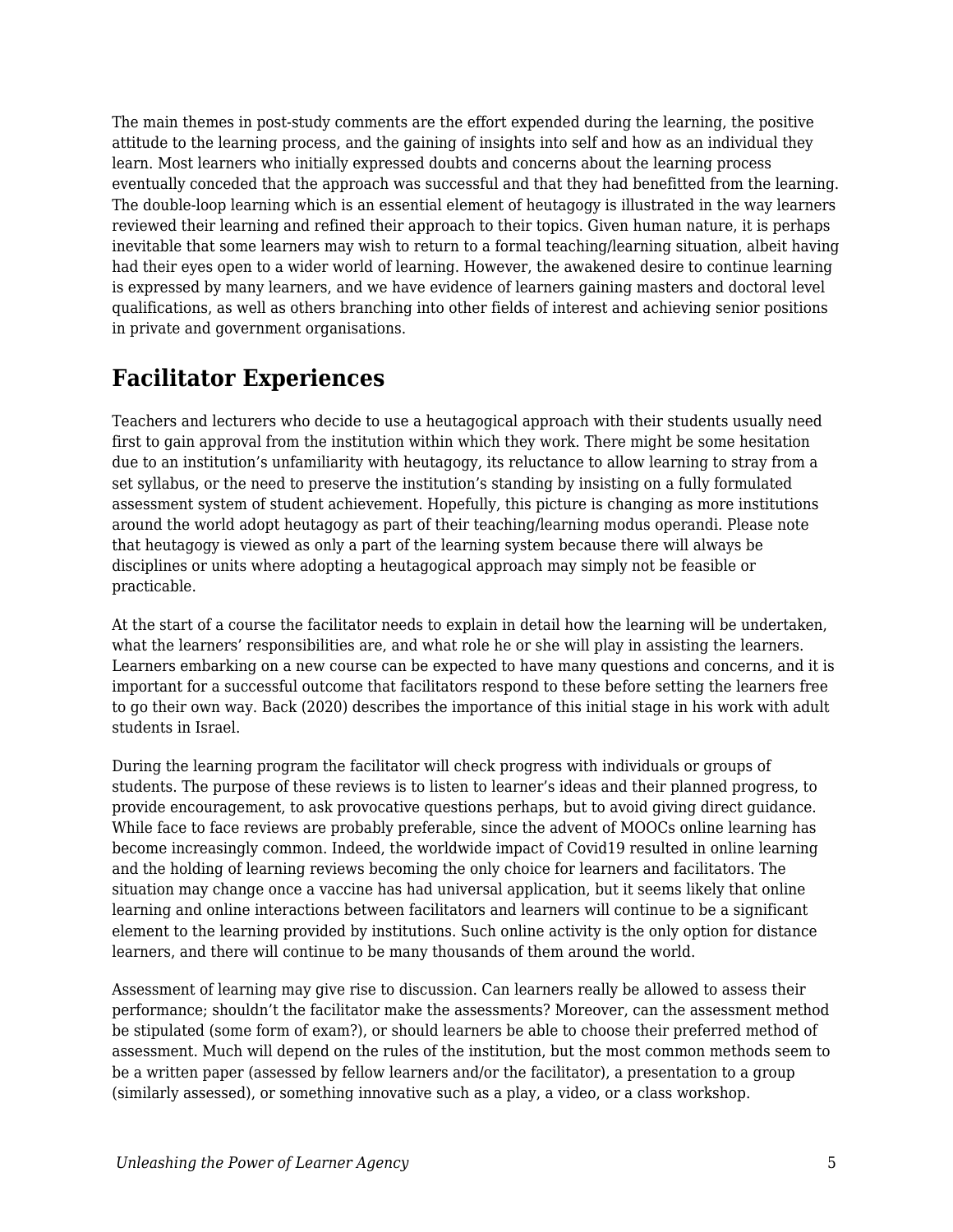The role of a facilitator requires people who are not welded to the belief that they have spent years learning, that they perhaps have a status within society, and that their job is to pass on that learning to students. Facilitators, like their learners, need to be flexible both in their approach to providing courses and in the ways they assist and encourage their learners. And if their approach is successful, they too can expect to also be on the path of continual learning.

## **Conclusion**

Obtaining feedback from learners about their individual heutagogical learning experience is a critical factor in our being able to reflect on learning experiences; it is also essential information for learning facilitators who wish to provide appropriate guidance to the learners. This feedback is best obtained periodically from learners so that the approach can be adjusted to ensure that it is truly learner centred.

While this chapter has provided only a small sample of feedback it is meant to encourage the use of heutagogy and other methods that promote learner agency. It remains for other researchers to conduct large scale studies to thoroughly evaluate heutagogy and provide evidence for its principles and practices.

## **References**

Glasner, A. & Back, S. (2020) *Exploring Heutagogy in Higher Education,* Springer.

Hase, S., & Kenyon, C. (2000). From andragogy to heutagogy. *UltiBase Articles*. https://epubs.scu.edu.au/gcm\_pubs/99/.

Rogers, C. (1961). *On becoming a person.* Houghton Mifflin, pp. 23-24.